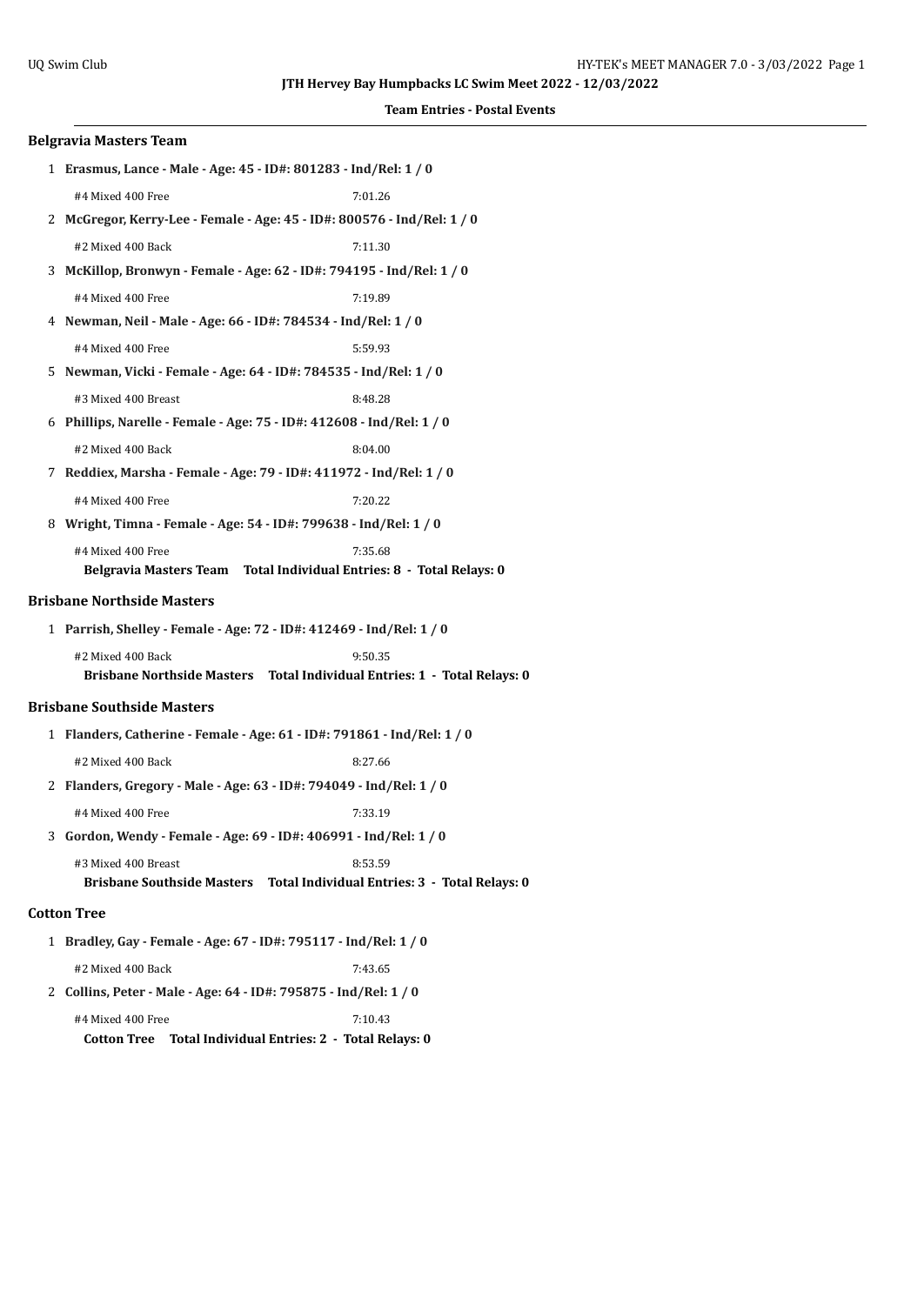**Team Entries - Postal Events**

| <b>Hervey Bay Masters</b>   |                                                                         |
|-----------------------------|-------------------------------------------------------------------------|
|                             | 1 Chadwick, Anne - Female - Age: 58 - ID#: 800278 - Ind/Rel: 1 / 0      |
| #4 Mixed 400 Free           | 6:37.16                                                                 |
|                             | 2 Densley, Greg - Male - Age: 53 - ID#: 799711 - Ind/Rel: 1 / 0         |
| #4 Mixed 400 Free           | 7:33.00                                                                 |
|                             | 3 Germon, Stewart - Male - Age: 60 - ID#: 799726 - Ind/Rel: 1 / 0       |
| #4 Mixed 400 Free           | 6:45.54                                                                 |
|                             | 4 Hewett, Paula - Female - Age: 68 - ID#: 431399 - Ind/Rel: 1 / 0       |
| #4 Mixed 400 Free           | 7:40.54                                                                 |
|                             | 5 Hewett, Terry - Male - Age: 71 - ID#: 431400 - Ind/Rel: 1 / 0         |
| #3 Mixed 400 Breast         | 13:16.45                                                                |
|                             | 6 Hodkinson, Linda - Female - Age: 62 - ID#: 782726 - Ind/Rel: 1 / 0    |
| #2 Mixed 400 Back           | 7:54.29                                                                 |
|                             | 7 Kruger, Karen - Female - Age: 64 - ID#: 412532 - Ind/Rel: 1 / 0       |
| #3 Mixed 400 Breast         | 10:14.18                                                                |
|                             | 8 Lewry, Debbie - Female - Age: 54 - ID#: 800011 - Ind/Rel: 1 / 0       |
| #4 Mixed 400 Free           | 8:00.20                                                                 |
|                             | 9 Lingard, Kym - Female - Age: 47 - ID#: 795405 - Ind/Rel: 1 / 0        |
| #4 Mixed 400 Free           | 5:51.15                                                                 |
|                             | 10 Macdonald, Shannon - Female - Age: 59 - ID#: 799244 - Ind/Rel: 1 / 0 |
| #2 Mixed 400 Back           | 6:44.36                                                                 |
|                             | 11 Oakes, Vivian - Male - Age: 68 - ID#: 782952 - Ind/Rel: 1 / 0        |
| #4 Mixed 400 Free           | 6:17.58                                                                 |
|                             | 12 Reid, William - Male - Age: 35 - ID#: 797753 - Ind/Rel: 1 / 0        |
| #4 Mixed 400 Free           | 5:10.79                                                                 |
|                             | 13 Roper, Lynda - Female - Age: 60 - ID#: 795030 - Ind/Rel: 1 / 0       |
| #4 Mixed 400 Free           | 8:30.70                                                                 |
|                             | 14 Tuck, Andy - Male - Age: 66 - ID#: 410721 - Ind/Rel: 1 / 0           |
| #4 Mixed 400 Free           | 6:17.15                                                                 |
|                             | Hervey Bay Masters Total Individual Entries: 14 - Total Relays: 0       |
| <b>Ipswich City Masters</b> |                                                                         |
|                             | 1 Johnstone, Peter - Male - Age: 51 - ID#: 796058 - Ind/Rel: 1 / 0      |
| #4 Mixed 400 Free           | 7:55.34                                                                 |
|                             | Ipswich City Masters Total Individual Entries: 1 - Total Relays: 0      |
| <b>Maryborough Masters</b>  |                                                                         |
|                             | 1 Morris, Michael - Male - Age: 70 - ID#: 798195 - Ind/Rel: 1 / 0       |
|                             |                                                                         |

#2 Mixed 400 Back 9:43.34

2 **Rowland, Chris - Female - Age: 76 - ID#: 793795 - Ind/Rel: 1 / 0**

| #4 Mixed 400 Free          | 11:42.06                                      |  |
|----------------------------|-----------------------------------------------|--|
| <b>Maryborough Masters</b> | Total Individual Entries: 2 - Total Relays: 0 |  |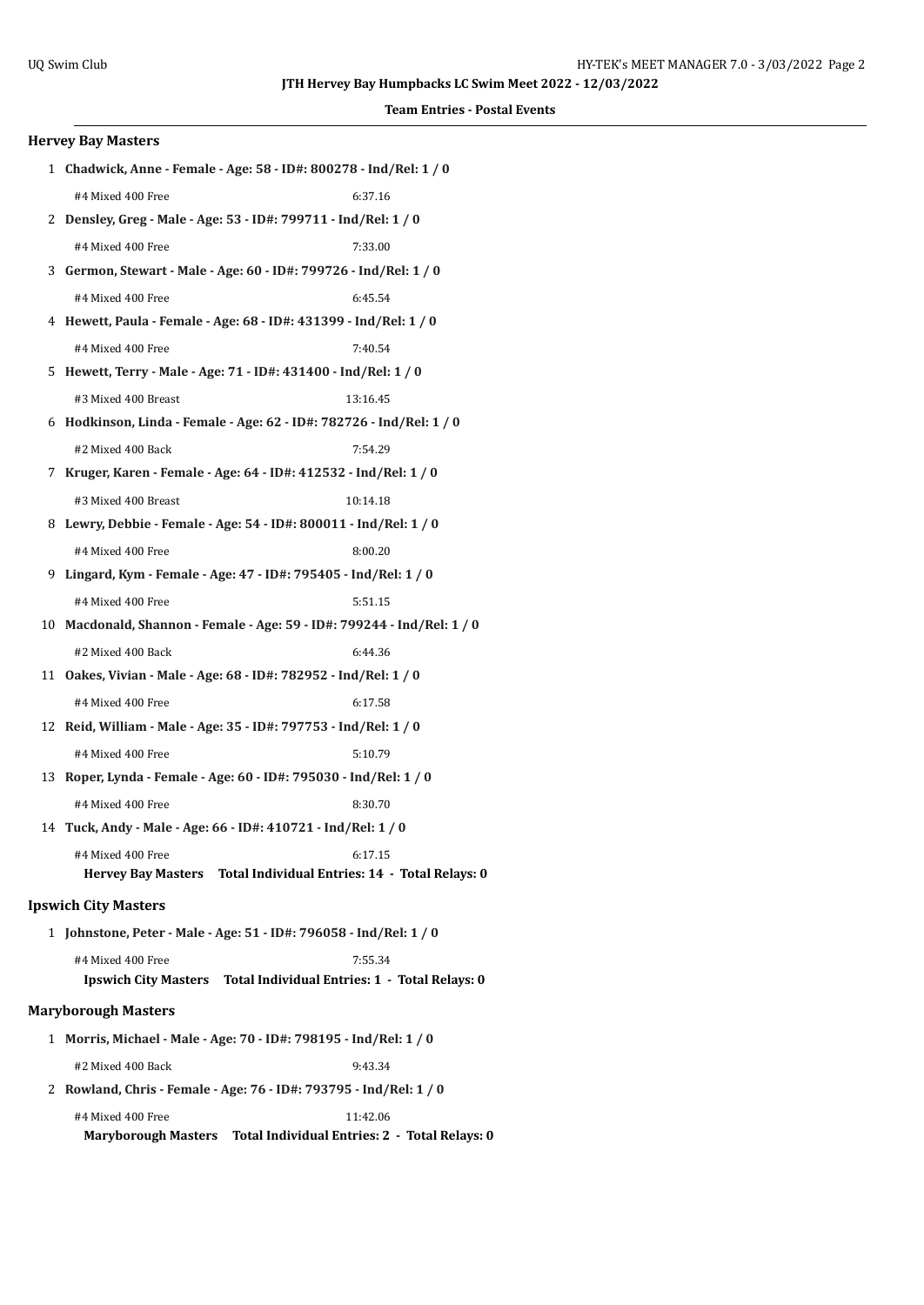| <b>Miami Masters</b> |                      |                                                                       |  |  |
|----------------------|----------------------|-----------------------------------------------------------------------|--|--|
|                      |                      | 1 Salter, David - Male - Age: 80 - ID#: 790844 - Ind/Rel: 1 / 0       |  |  |
|                      | #4 Mixed 400 Free    | 9:30.04                                                               |  |  |
|                      |                      | 2 Salter, Lindy - Female - Age: 78 - ID#: 790842 - Ind/Rel: 1 / 0     |  |  |
|                      | #3 Mixed 400 Breast  | 9:38.86                                                               |  |  |
|                      |                      | Miami Masters Total Individual Entries: 2 - Total Relays: 0           |  |  |
|                      | <b>Noosa Masters</b> |                                                                       |  |  |
|                      |                      | 1 Alfredson, Rodney - Male - Age: 73 - ID#: 788796 - Ind/Rel: 1 / 0   |  |  |
|                      | #3 Mixed 400 Breast  | 11:04.37                                                              |  |  |
|                      |                      | 2 Besser, Anne - Female - Age: 76 - ID#: 788098 - Ind/Rel: 1 / 0      |  |  |
|                      | #2 Mixed 400 Back    | 12:56.33                                                              |  |  |
|                      |                      | 3 Cooper, Christine - Female - Age: 73 - ID#: 795494 - Ind/Rel: 1 / 0 |  |  |
|                      | #2 Mixed 400 Back    | 13:57.61                                                              |  |  |
|                      |                      | 4 Hoepper, Brian - Male - Age: 75 - ID#: 783559 - Ind/Rel: 1 / 0      |  |  |
|                      | #2 Mixed 400 Back    | 8:08.52                                                               |  |  |
|                      |                      | 5 Hogg, Linda - Female - Age: 60 - ID#: 790255 - Ind/Rel: 1 / 0       |  |  |
|                      | #3 Mixed 400 Breast  | 9:42.62                                                               |  |  |
|                      |                      | 6 Ivanusec, Wendy - Female - Age: 79 - ID#: 411484 - Ind/Rel: 1 / 0   |  |  |
|                      | #2 Mixed 400 Back    | 14:32.89                                                              |  |  |
|                      |                      | 7 Jolly, Robert - Male - Age: 75 - ID#: 787918 - Ind/Rel: 1 / 0       |  |  |
|                      | #3 Mixed 400 Breast  | 8:47.17                                                               |  |  |
|                      |                      | 8 Malar, Helen - Female - Age: 68 - ID#: 783885 - Ind/Rel: 1 / 0      |  |  |
|                      | #3 Mixed 400 Breast  | 9:34.74                                                               |  |  |
|                      |                      | 9 Mathews, Trevor - Male - Age: 77 - ID#: 799247 - Ind/Rel: 1 / 0     |  |  |
|                      | #4 Mixed 400 Free    | 8:04.01                                                               |  |  |
|                      |                      | 10 Matthews, Jo - Female - Age: 67 - ID#: 794265 - Ind/Rel: 1 / 0     |  |  |
|                      | #1 Mixed 400 Fly     | 9:51.28                                                               |  |  |
|                      |                      | 11 Shields, Jacky - Female - Age: 68 - ID#: 751267 - Ind/Rel: 1 / 0   |  |  |
|                      | #4 Mixed 400 Free    | 7:33.37                                                               |  |  |
|                      |                      | 12 Tierney, Julie - Female - Age: 63 - ID#: 796664 - Ind/Rel: 1 / 0   |  |  |
|                      | #4 Mixed 400 Free    | 7:34.12                                                               |  |  |
| 13                   |                      | Travers, Jim - Male - Age: 62 - ID#: 800877 - Ind/Rel: 1 / 0          |  |  |
|                      | #4 Mixed 400 Free    | 7:02.03                                                               |  |  |
|                      |                      | 14 Tucker, Adele - Female - Age: 64 - ID#: 787713 - Ind/Rel: 1 / 0    |  |  |
|                      | #2 Mixed 400 Back    | 8:41.51                                                               |  |  |
|                      |                      | 15 Tucker, Ian - Male - Age: 67 - ID#: 787714 - Ind/Rel: 1 / 0        |  |  |
|                      | #2 Mixed 400 Back    | 7:35.12                                                               |  |  |
|                      | Noosa Masters        | Total Individual Entries: 15 - Total Relays: 0                        |  |  |
| <b>Rackley Team</b>  |                      |                                                                       |  |  |

 1 **Devers, Shelley - Female - Age: 36 - ID#: 800612 - Ind/Rel: 1 / 0** #3 Mixed 400 Breast 6:41.05 **Rackley Team Total Individual Entries: 1 - Total Relays: 0**